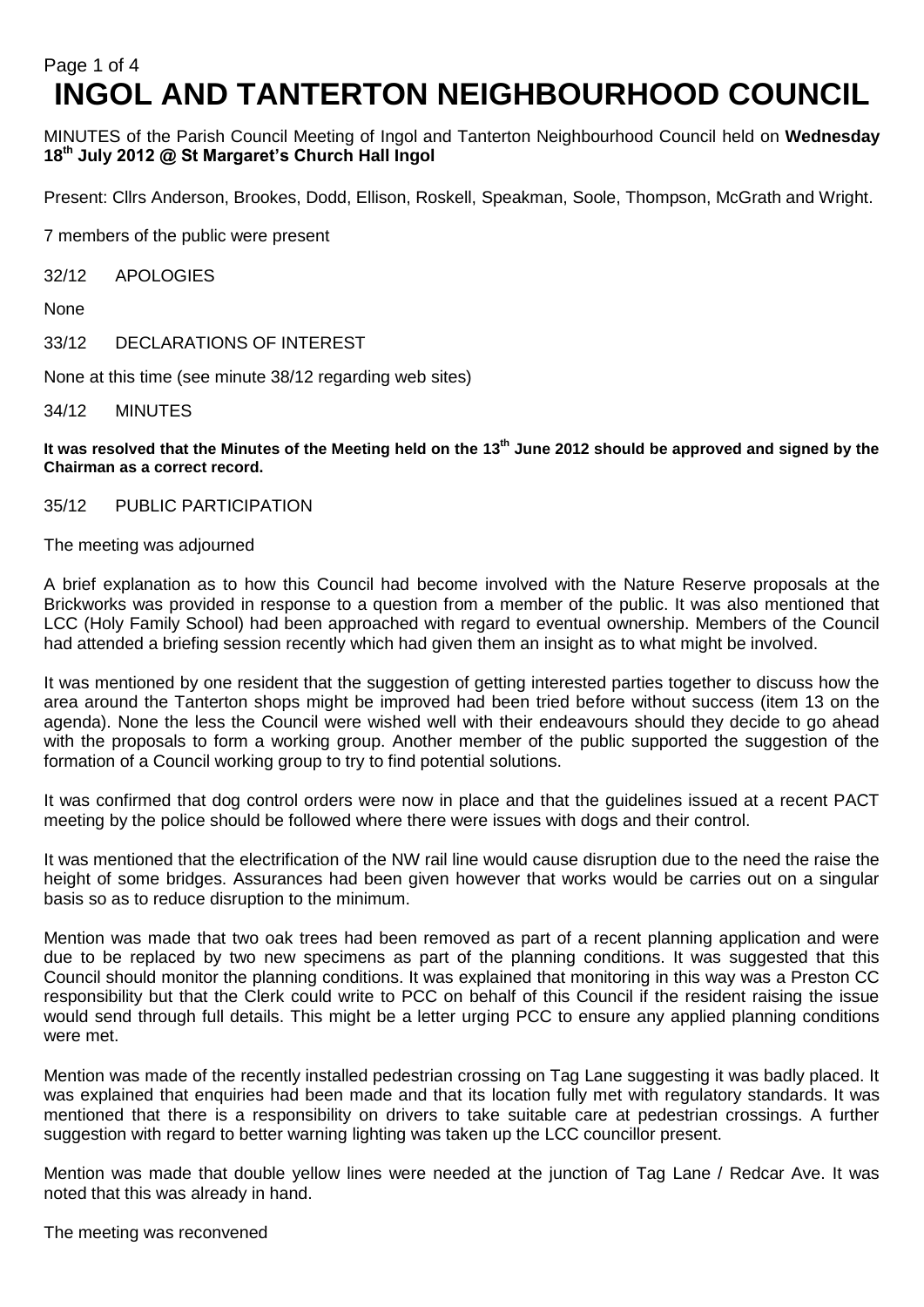# Page 2 of 4

36/12 PLANNING APPLICATIONS

None

# 37/12 PAYMENTS

# **It was resolved that the under mentioned payments should be authorised:**

| 300005 | Church<br>Margaret<br>ິດ | ط⊔ا⊟<br>oom?<br>пію                             | 48.00                               |
|--------|--------------------------|-------------------------------------------------|-------------------------------------|
| 300006 | ▵<br>¬∟∪<br>-            | Qtr<br>$\sim$<br>Subscription<br>of year)<br>ັບ | ^^<br>$\sim$ $\sim$<br>41<br>ruu.zu |

# 38/12 WORKING GROUP REPORTS / PROPOSALS

 Members had been asked to consider proposals as outlined in the papers enclosed with the agenda with regard to notice boards

**It was resolved that two notice boards should be purchased of the 30mm aluminium frame type size 9 x A4 satin finish at an estimated cost of £609 plus vat. These would be sited subject to agreement on the external wall at Tanterton CC and in the grounds of St Margaret's Church the former wall mounted and the latter on appropriate posts.**

 Members had been asked to consider proposals outlined in the papers enclosed with the agenda regarding the issue of newsletters

**It was resolved that this Council should initially issue one newsletter A4 Double sided to be produced by Cllrs Roskell and Speakman for the approval of this Council at its September meeting who should also obtain firm quotes for the printing of 3500 newsletters from existing contacts and potential on line printers. It was further resolved that delivery arrangements should be undertaken by members and schedules also agreed/discussed at the September meeting**

 Members had been asked to consider proposals outlined in the papers enclosed with the agenda regarding a logo

## **It was resolved that this Council should proceed with the procurement of a logo (agreed at the meeting) from an on line company who would provide the necessary design and files for use by this Council at an estimated cost of £30.00**

 Members had been asked to consider proposals outlined in papers enclosed with the agenda with regard to the procurement of a web site

During the debate Cllrs Thompson and Ellison identified and declared a personal and prejudicial interest in the above item since one of the potential web site suppliers was one of their neighbours. They left the room during the decision making process.

## **It was resolved that Cllrs McGrath, Roskell and Wright should procure the following domain name of 'ingolandtantertonnc.org.uk' and create a web site using the free web site design package 'Voice' which is available through Cambridge Open Systems**

- Members had expected to receive an update **for information only** concerning progress with signage to the entrance of the neighbourhood as follows:
- Members had expected to receive an update **for information only** concerning progress with regard to arrangements for mass bulb planting on roundabouts on Tom Benson Way as follows:
- Members had expected to receive an update **for information only** with regard to how this Council might wish to take forward a consultation exercise with its electorate with a view to putting together an action plan / locality plan to inform its policies and actions going forward as follows: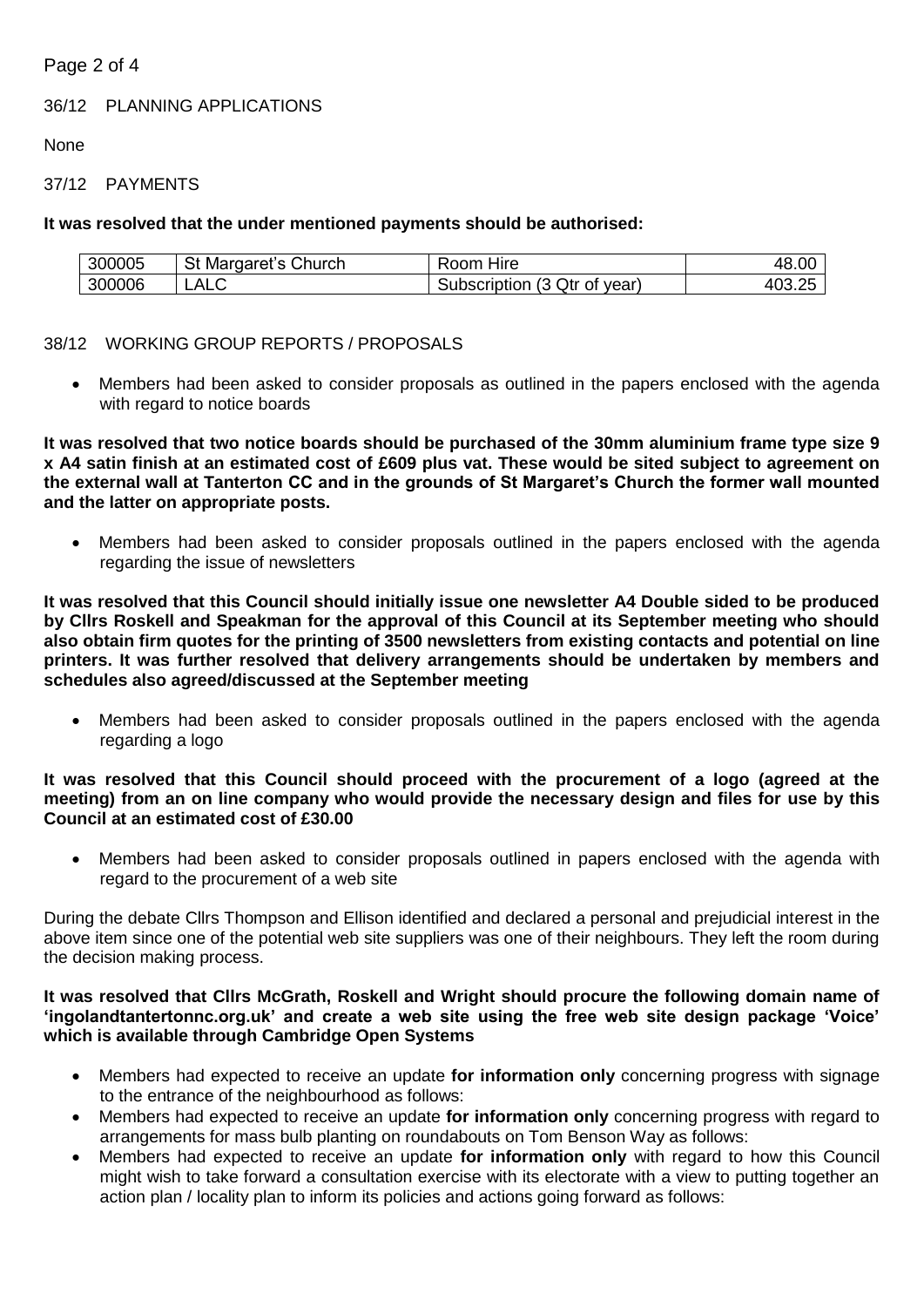Page 3 of 4

 Members had expected to receive an update **for information only** concerning the establishment of relationships with the voluntary sector with a view to procuring support for such projects that the Council might undertake from time to time as follows:

#### **It was resolved that due to time constraints the above mentioned updates should be circulated via email by the working groups concerned**

### 39/12 GUILD COMMUNITY PROCESSION FLOAT

Members has been asked to consider a request from the organisers of the community float to contribute up to £500.00 to the cost of the Guild Community Procession Float

*It was noted that this Council did not yet have a donations policy in place. Councils do not normally make donations in general terms and require funds to be for specific identifiable purposes rather than as general contributions. Discussions with the organisers had taken place and it had been suggested that this Council might purchase various accessories such as balloons and seagulls which can be used on the float to enhance its appearance such purchases being made in the name of the Neighbourhood Council, initially paid for by the organisers and then reimbursed to the organisers against the invoices in the name of the Neighbourhood Council up to a maximum of £500 or whatever figure this Council might think appropriate.*

**A motion was put to provide funding as outlined above but only up to a figure of £300.00**

**The motion was defeated.**

**A second motion was then put as outlined above but only to a figure of £200.00**

**The second motion was also defeated.**

**There being no further motions it was resolved that this Council would not contribute to the proposals as outlined.**

## 40/12 BRICKWORKS NATURE RESERVE

Members had been asked to consider the suggestion that this Council should allow the Nature Reserve which is to be created as part of the Brickworks Development to be vested in the name of the Neighbourhood Council and take over management of same at a point in the future as outlined in the papers enclosed with the agenda. Mention was made that LCC (Holy Family School) had expressed keen interest in taking ownership now that they had established that their insurance would cover the project, maintenance could be undertaken and funding mechanisms could be put in place.

**It was resolved that in the view of the potential liabilities involved and given that LCC (Holy Family) had now expressed keen interest to take ownership and provide suitable funding mechanisms, maintenance and insurance that this Council should express its view that it did not feel it appropriate to consider ownership.**

#### 41/12 GUILD EVENTS

Members had been asked to nominate representatives to attend various Guild Events as set out in the papers enclosed with the agenda

## **It was resolved that**

**Cllr Anderson and his spouse should attend the Guild Mayor's Civic Procession and Divine Service on the 2nd September 2012**

**Cllr Brookes and his spouse should attend the Guild Court on the 3rd September 2012**

**Cllrs Soole and Wright should attend the Guild Mayors Civic Procession on 9 th September 2012**